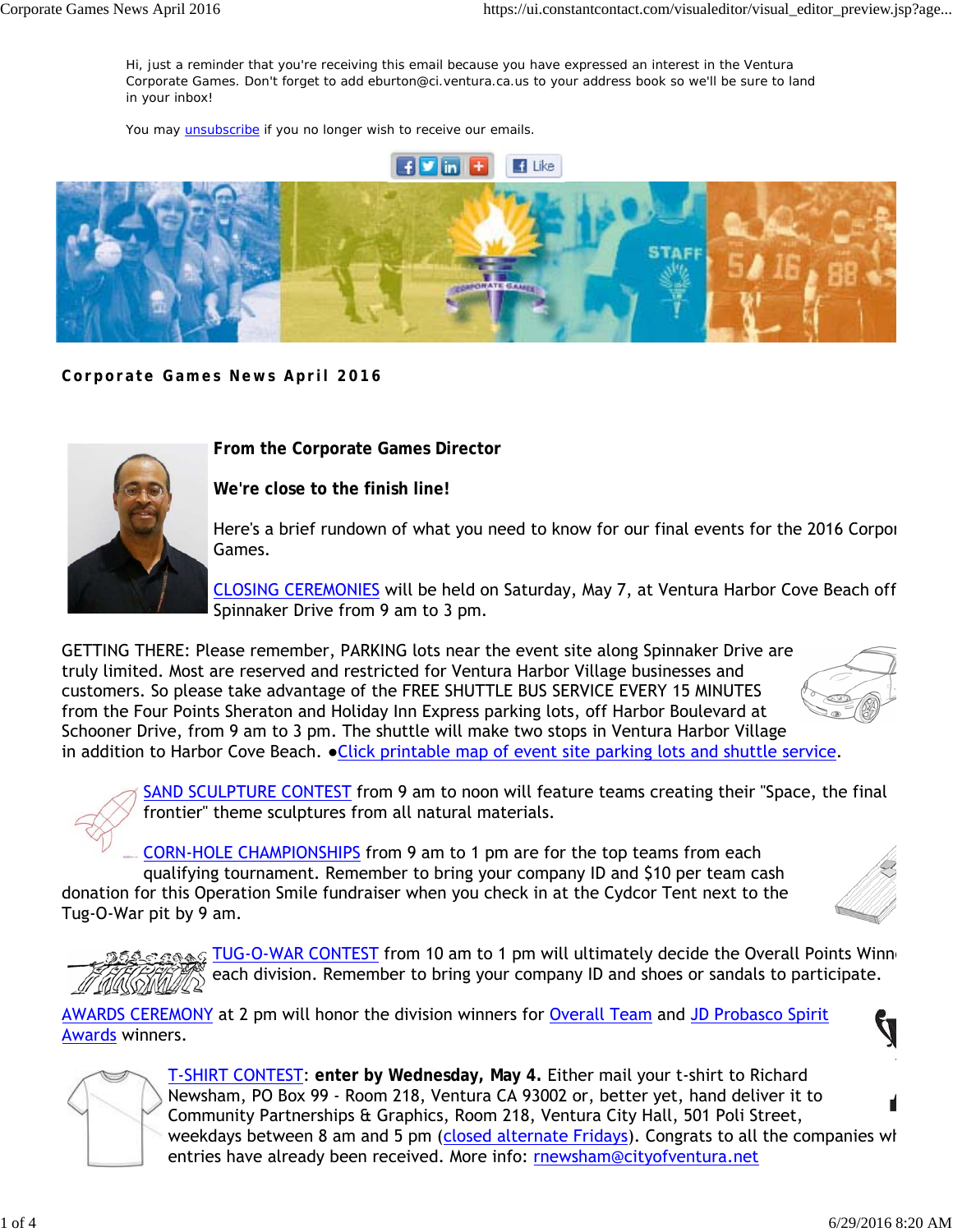PHOTO CONTEST: email your group, action, sportsmanship and Closing Ceremonies shots by Thursday, May 12, to photocontest@cityofventura.net • click here for entry rules or contact Richard Newsham at 805/658-4726 or rnewsham@cityofventura.net for any photo contest questions.

SUMMER ADULT SPORTS LEAGUES: Keep the CG magic going this summer by signing your company teams up for summer competitions. Get your team rosters here for ●soccer ●softball ●basketball. Or sign up for ●beginning golf lessons. Get more league info at ●www.cityofventura.net/adultsports or ● www.teamsideline.com/ventura



Join city staff on Thursday, May 12, if you are interested in forming a summer **Kickball or Dodge League** at 6 pm, in the Ventura City Hall Atrium, 501 Poli Street, for a discussion about league format, rules and fees. Or contact Doug Reed at dreed@cityofventura.net or 805/658-4743 to relay your interest.

CORPORATE GAMES SURVEY: Please take a few moments and complete the survey to help us improve the Corporate Games next year. Your feedback i very important to us.

For CG wrap-up questions visit the Corporate Games website or contact me at eburton@cityofventura.net or 805.658.4738. Thank you so much for your support of and participation in the 2016 Corporate Games!

**THE DIRECTOR's AWARDS: YOU ARE THE BEST...** "New Kid on the Block" Team ----Juan Soria School - 3rd Place Division D ----------------------------------------Gold Coast Health Plan - 7th Place Division D (runner up) "Comeback from the Dead" Team--DA's Office (Moved up 16 places from last year) "Moving On Up" Team----------------New Indy (+6 Places) -----------------------------------------SAGE Publications (+5 Places) - Division B (runner up) New Team in Division AA----------Ventura College Late Comer Team-------------------Smucker's - Division D Team Coming Out of Nowhere----Crescendo Interactive - 5th Place Division D Come Back Team in Upper Division--Patagonia - 4th Place Division B Team with a New Name----------------Sensata (formerly CST/Kavlico) Team with 2Names in 2 Different Divisions---Parker Hannifin (Division B/C)

Remember, "Teamwork Wins!" Eric Burton Adult Sports Supervisor 805.658.4738 eburton@cityofventura.net

**Closing Ceremonies ■ Saturday, May 7 ■ 9 AM to 3 PM ■ Harbor Cove Beach**

 **Closing Ceremonies ■ Saturday, May 7 ■ 9 AM to 3 PM ■ Harbor Cove Beach**

Family and friends are invited to join the party!  $\blacksquare$  Overview and printable map



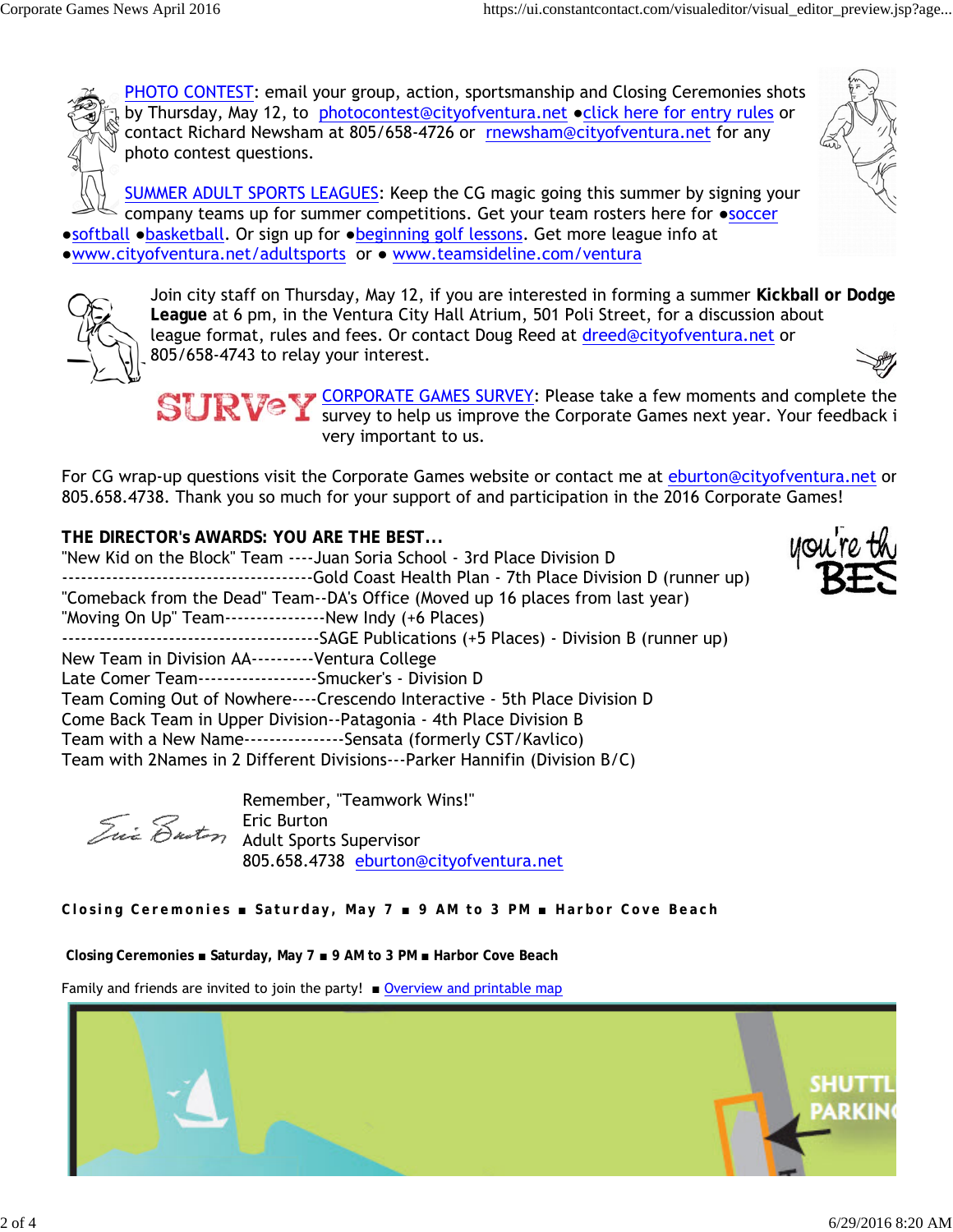

## **Explore Our Links**



- Program Guide
- Director's Welcome
- Fees, important dates & coordinators meeting meeting flyer
- Reception & Practice Opportunities March Madness practice discounts
- Sponsor Reception
- Sports, dates & locations
- Calendar of events
- Registration & Event Selection